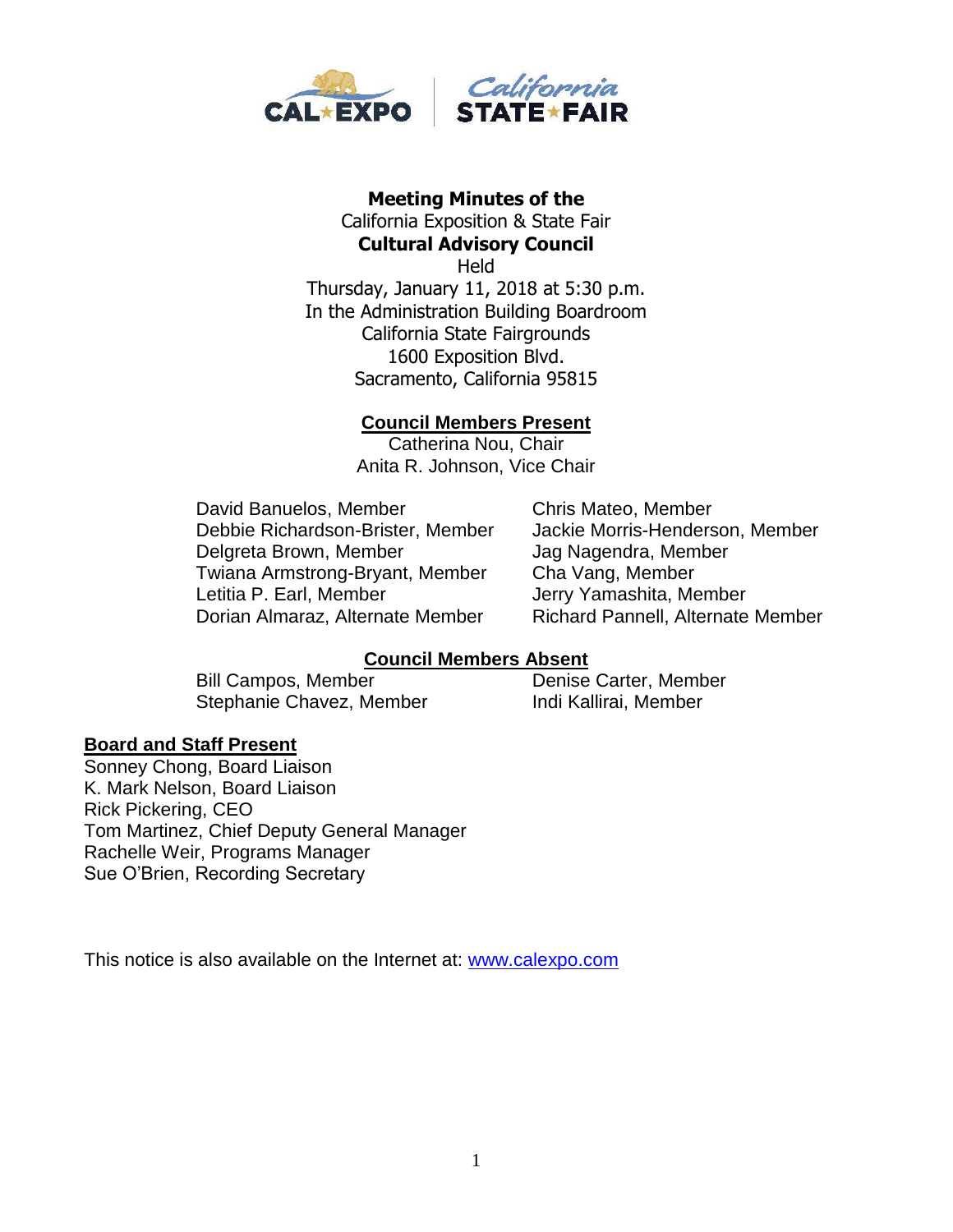#### **MINUTES**

- **1) CALL TO ORDER** The meeting was call to order at 5:31 p.m. by Chair Nou.
- **2) ROLL CALL**  Role was taken.

Council Members Campos and Chavez were not present and had asked to be excused. **Motion:**

It was moved by Council Member Vang and seconded by Council Member Nagendra to excuse the absence of Council Member Campos and Council Member Chavez. **All in favor, motion carried unanimously.**

### **3) INTRODUCTION OF GUESTS & STAFF**

- **a)** New Members Director Nelson introduced New Member Jerry Yamashita and Alternate Members Dorian Almaraz and Richard Pannell.
- **b)** Director Nelson welcomed back Council Member Earl, Council Member Banuelos and Council Member Richardson-Brister.

### **4) APPROVAL OF PREVIOUS MEETING MINUTES**

**a)** Approval of Council Meeting Minutes of September 14, 2017. **Motion:**

It was moved by Council Member Armstrong-Bryant and seconded by Council Member Vang to approve Council Meeting Minutes from September 14, 2017. **All in favor, motion carried. Council Members Earl and Nagendra abstained.** 

### **5) STAFF UPDATES**

**a)** Cal Expo Updates

CEO Pickering gave a summary of awards won at the IAFE Convention and the WFA Conference. He reported on California State Fair dates of July 13-29, 2018, 3 weeks of Thoroughbred Racing and partners that have multi-year contracts. He gave an update on issues that the Board of Director are working on.

#### **b)** 2018 State Fair Programs Updates

Programs Manager Weir gave an update on Competitions accepting entries and next Competitions opening. All Competitions are on the web-site. She reviewed the California Authors program with a reminder that this program closes soon.

### **6) NEW BUSINESS**

- **a)** Election of Chair
	- **1.** Nominations from Floor

Catherina Nou was nominated by Vice Chair Johnson and seconded by Council Member Banuelos. Chair Nou accepted nomination. Anita R. Johnson was nominated by Council Member Vang and seconded by Council Member Nagendra. Vice Chair Johnson accepted nomination.